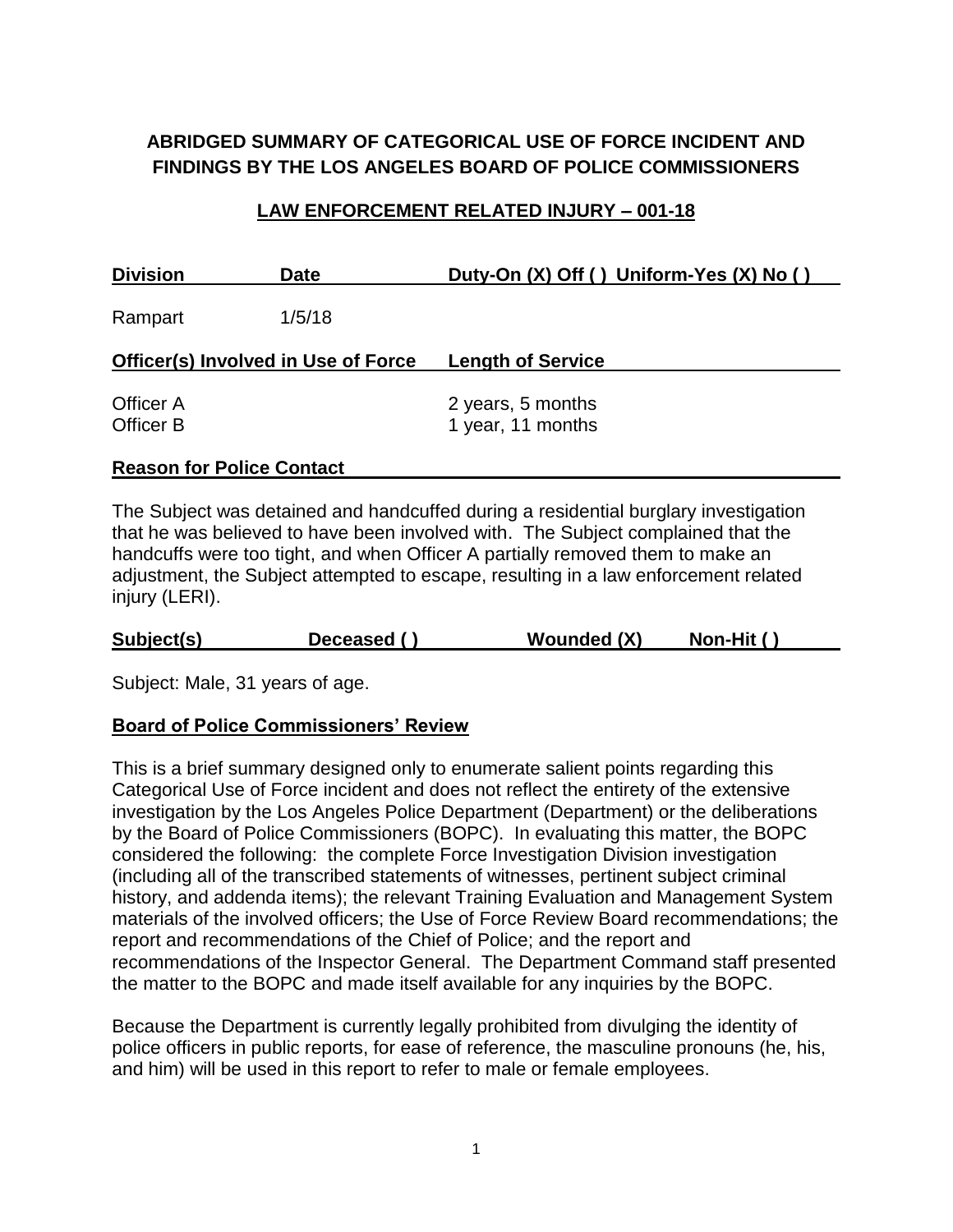The following incident was adjudicated by the BOPC on December 4, 2018.

### **Incident Summary**

Communications Division (CD) broadcast a radio call involving a possible burglary suspect, sitting on a bench in front of a coffee shop. The person reporting (PR), was the victim of the burglary. The PR had seen the suspect on his home security surveillance video, burglarizing the PR's residence earlier in the day. The PR provided CD with a detailed description of the suspect, which CD also broadcast.

Officers A and B were dispatched to the location of the call via their Mobile Digital Computer (MDC) and responded.

Officer A was a field training officer and had worked with Officer B for approximately three months. Officer A stated that he and his partner always discuss de-escalation tactics. They discuss the "PATROL" acronym and always have a plan. They discuss tactics all day and debrief every incident while working together.

According to Officer A, they assessed and discussed the situation as they drove to the radio call. According to Officer A, the plan was for him to initially speak to the Subject and gain compliance and then handcuff the Subject together. Officer A wanted Officer B to handcuff the Subject to observe his proficiency and control of the Subject while handcuffing. Officer B corroborated that this was their tactical plan.

Officer A broadcast that he and Officer B had arrived at the scene via the Mobile Digital Computer (MDC) at 1149 hours. According to Officer B, he was the driver officer and parked their police vehicle approximately two structures away from the Subject.

Officer A's BWV depicted him and Officer B approaching the Subject as he was seated on a bench in front of a coffee shop. Officer A asked the Subject to stand up and turn around. Approximately seven seconds later, Officer A told Officer B to "hook him up." Officer A grabbed the Subject's left hand with his left wrist and brought it behind the Subject's back.

Officer B grabbed the Subject's right wrist with his left hand and brought it behind his back. Officer B retrieved his handcuffs with his right hand and handcuffed the Subject's right wrist with his palm facing in. Officer B handcuffed the Subject's left wrist with his palm facing out.

Officer A advised the Subject that he was being detained for a burglary investigation. He told the Subject that he was only being detained at this point. Officer A directed Officer B to lock the handcuffs and make sure they were not too tight.

The Subject complained that both handcuffs were too tight, and Officer A advised the Subject that he would fix them. Officer A advised Officer B that he would lock the handcuffs and directed him to request the PR to meet. Officer B then asked CD if the PR wished to meet.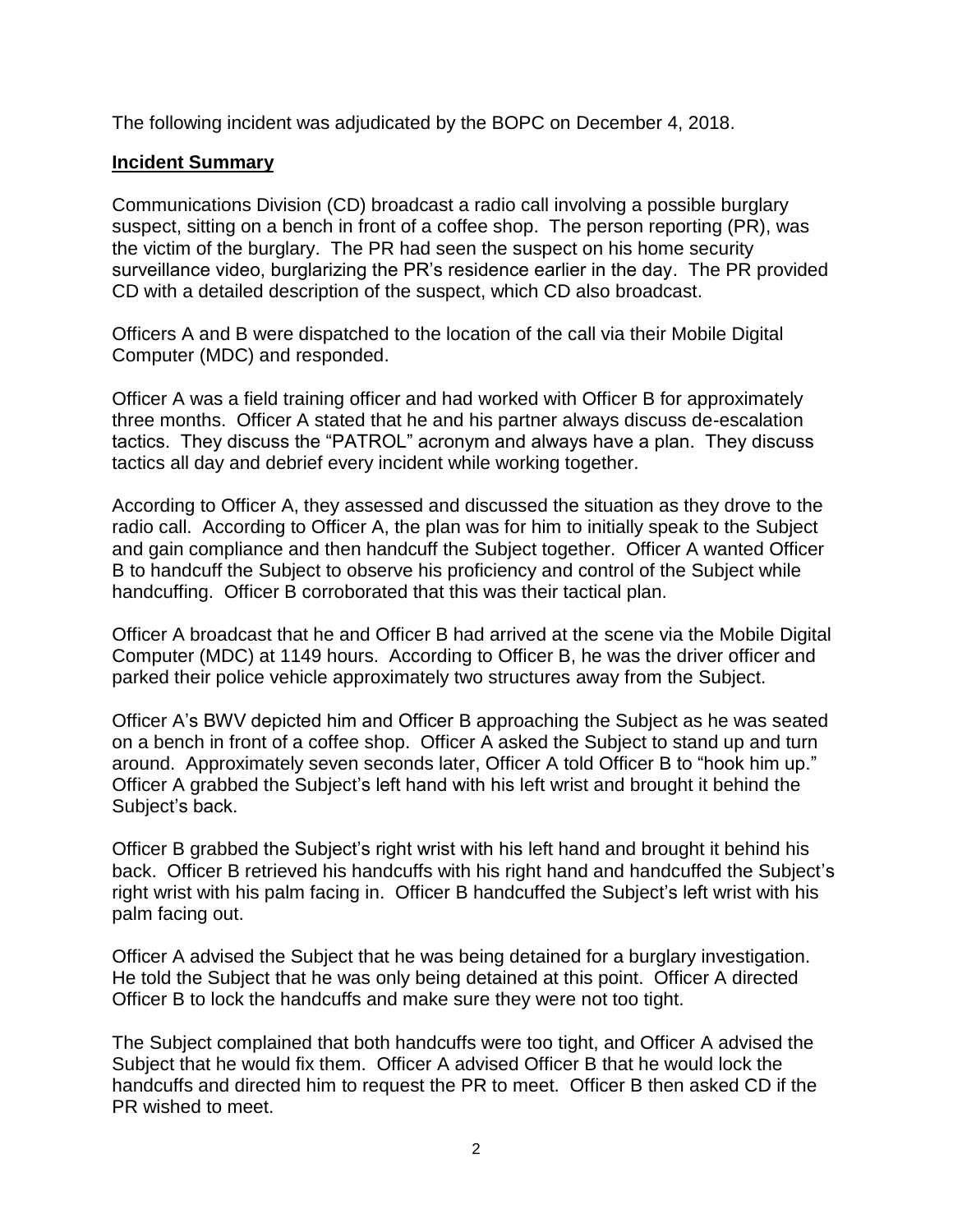Officer A's BWV depicted him beginning to loosen the Subject's handcuffs while Officer B asked CD if the Person Reporting was available to meet. Approximately 17 seconds later, the Subject pulled his left arm away and attempted to break free from Officer A.

As Officer A was adjusting the Subject's left handcuff, he could be heard repeatedly saying, "Hey guy, listen to me."

Approximately four seconds after the Subject attempted to break free from Officer A, Officer A's BWV fell to the ground and landed facing up. Officer A could be heard telling the Subject to calm down. A struggle was heard in the background.

Officer B's BWV depicted him turn toward his partner, and Officer A was seen attempting to control the Subject. The BWV depicted Officer A behind the Subject as they contacted an aluminum bench near the wall/window of the coffee shop. The Subject and Officer A moved toward the street and fell to the ground on the sidewalk near the parked vehicles. Officer A could be heard telling Officer B, "Partner, get backup."

Prior to calling for back-up, Officer B stated that he grabbed the Subject's left elbow with his right hand and his left hand was near the Subject's clavicle. Officer B stated that he let go of the Subject as he and Officer A fell to the ground on the sidewalk.

Officer B broadcast a request for a backup unit. However, the audio from his BWV appeared to indicate that his broadcast was interrupted by an unrelated broadcast from another unit. The Subject and Officer A moved toward a white vehicle parked on the street. Officer A attempted to use the vehicle as a controlling agent as he pressed the Subject against the trunk. Officer B could be heard telling the Subject, "Calm down, calm down. Stop!"

Officer B stated that as Officer A and the Subject moved toward the trunk of the parked white vehicle, he grabbed the Subject's right forearm with his (Officer B's) right hand and his (the Subject's) shoulder with his (Officer B's) left hand. Officer B was unsure which one of the Subject's shoulders he grabbed.

Officer A spun to his right while he and the Subject fell to the ground in the street near the curb. The Subject appeared to hit his head on the ground and moaned. Officer A could be heard telling the Subject, "Guy, you need to relax!"

According to Officer A, while he was struggling to gain control of the Subject near the rear of the vehicle, he was trying to get the arm back around to handcuff the Subject. And Officer A felt the Subject trying to pull away from him. Officer A was concerned for his safety and the safety of Officer B, so he pulled the Subject toward him and forcibly guided him to the ground to prevent him from running out into traffic with him and his partner. As Officer A forcibly guided the Subject to the ground, he saw how the Subject was kind of curling up. When he laid the Subject down, he fell to his left side thigh area, and his head hit the ground. At this point, the Subject "stopped resisting."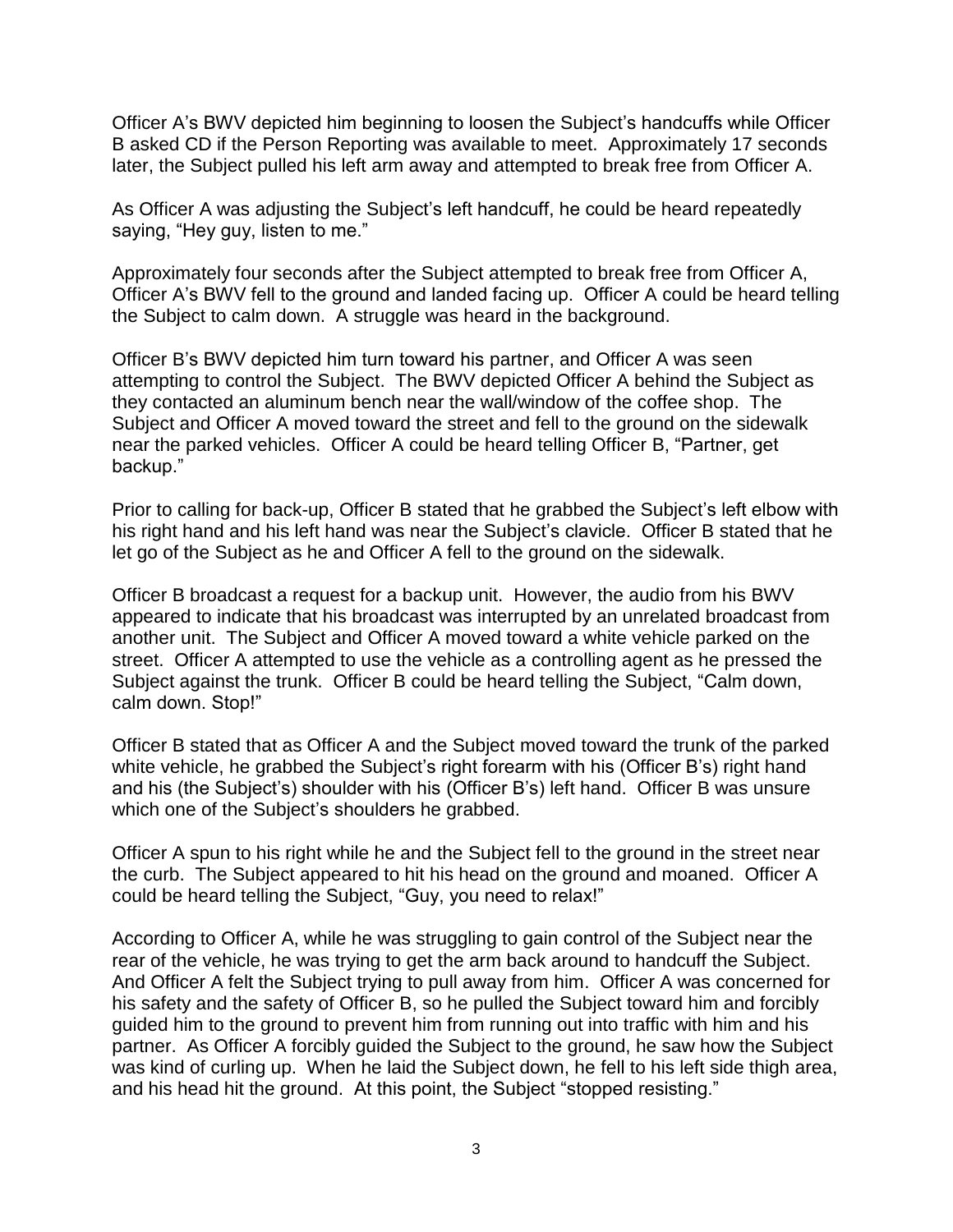Officer B requested a back-up unit a second time as Officer A handcuffed the Subject without further incident. Officer A directed Officer B to stand the Subject up by stating, "let him up, let him up." The Subject could be seen on Officer B's BWV lying on his side. Officer A moved the Subject to a seated position on the curb and broadcast that the incident had been resolved (Code Four) and that the Subject was in custody. Officer A also requested an additional unit and a supervisor."

Officer B requested that Rescue Ambulance (RA) respond to the location for a male, conscious and breathing, with lacerations to his knees and his head. The Subject was transported to the hospital, where it was later determined he had suffered a fractured skull.

### **Los Angeles Board of Police Commissioners' Findings**

The BOPC reviews each Categorical Use of Force incident based upon the totality of the circumstances, namely all of the facts, evidence, statements and all other pertinent material relating to the particular incident. In every case, the BOPC makes specific findings in three areas: Tactics of the involved officer(s); Drawing/Exhibiting of a firearm by any involved officer(s); and the Use of Force by any involved officer(s). Based on the BOPC's review of the instant case, the BOPC made the following findings:

## **A. Tactics**

The BOPC found Officers A and B's tactics to warrant a Tactical Debrief.

# **B. Non-Lethal Use of Force**

The BOPC found Officers A and B's non-lethal use of force to be in policy.

### **Basis for Findings**

In making its decision in this matter, the Commission is mindful that every "use of force by members of law enforcement is a matter of critical concern both to the public and the law enforcement community. It is recognized that some individuals will not comply with the law or submit to control unless compelled to do so by the use of force; therefore, law enforcement officers are sometimes called upon to use force in the performance of their duties. It is also recognized that members of law enforcement derive their authority from the public and therefore must be ever mindful that they are not only the guardians, but also the servants of the public. The Department's guiding value when using force shall be reverence for human life. Officers shall attempt to control an incident by using time, distance, communications, and available resources in an effort to de-escalate the situation, whenever it is safe and reasonable to do so. When warranted, Department personnel may objectively use reasonable force to carry out their duties. Officers who use unreasonable force degrade the confidence of the community we serve, expose the Department and fellow officers to legal and physical hazards, and violate the rights of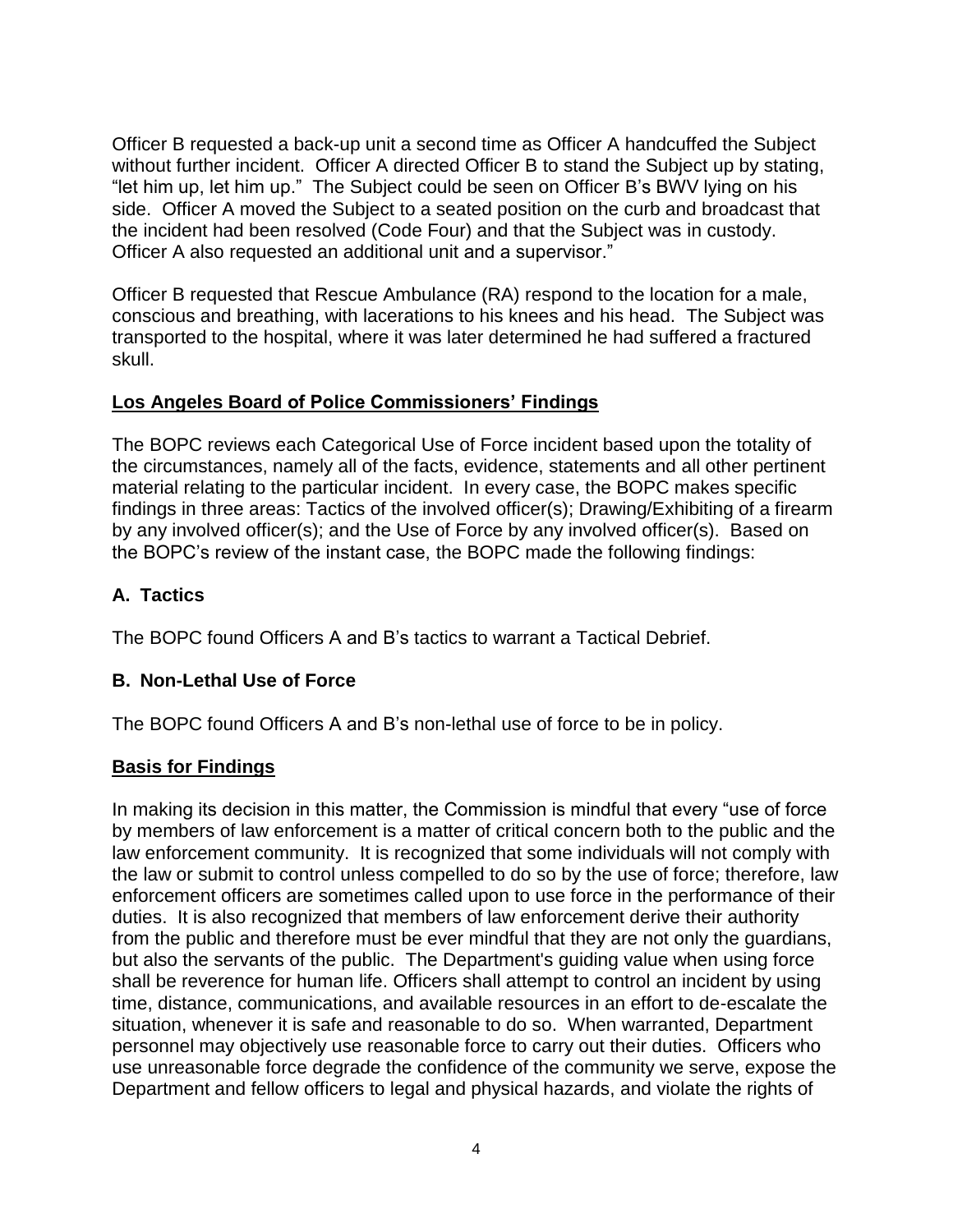individuals upon whom unreasonable force is used. Conversely, officers who fail to use force when warranted may endanger themselves, the community and fellow officers." (Use of Force Policy, Los Angeles Police Department Manual.)

The Commission is cognizant of the legal framework that exists in evaluating use of force cases, including the United States Supreme Court decision in Graham v. Connor, 490 U.S. 386 (1989), that:

"The reasonableness of a particular use of force must be judged from the perspective of a reasonable officer on the scene, rather than with the 20/20 vision of hindsight. The calculus of reasonableness must embody allowance for the fact that police officers are often forced to make split-second judgments – in circumstances that are tense, uncertain and rapidly evolving – about the amount of force that is necessary in a particular situation."

The Commission is further mindful that it must evaluate the actions in this case in accordance with existing Department policies. Relevant to our review are Department policies that relate to the use of force:

Law enforcement officers are authorized to use deadly force to:

- Protect themselves or others from what is reasonably believed to be an imminent threat of death or serious bodily injury; or
- Prevent a crime where the subject's actions place person(s) in imminent jeopardy of death or serious bodily injury; or
- Prevent the escape of a violent fleeing felon when there is probable cause to believe the escape will pose a significant threat of death or serious bodily injury to the officer or others if apprehension is delayed. In this circumstance, officers shall to the extent practical, avoid using deadly force that might subject innocent bystanders or hostages to possible death or injury.

The reasonableness of an Officer's use of deadly force includes consideration of the officer's tactical conduct and decisions leading up to the use of deadly force. (Use of Force Policy, Los Angeles Police Department Manual.)

An officer's decision to draw or exhibit a firearm should be based on the tactical situation and the officer's reasonable belief that there is a substantial risk that the situation may escalate to the point where deadly force may be justified. (Los Angeles Police Department Manual.)

Tactical de-escalation involves the use of techniques to reduce the intensity of an encounter with a subject and enable an officer to have additional options to gain voluntary compliance or mitigate the need to use a higher level of force while maintaining control of the situation. Tactical de-escalation does not require that an officer compromise his or her safety or increase the risk of physical harm to the public. De-escalation techniques should only be used when it is safe and prudent to do so.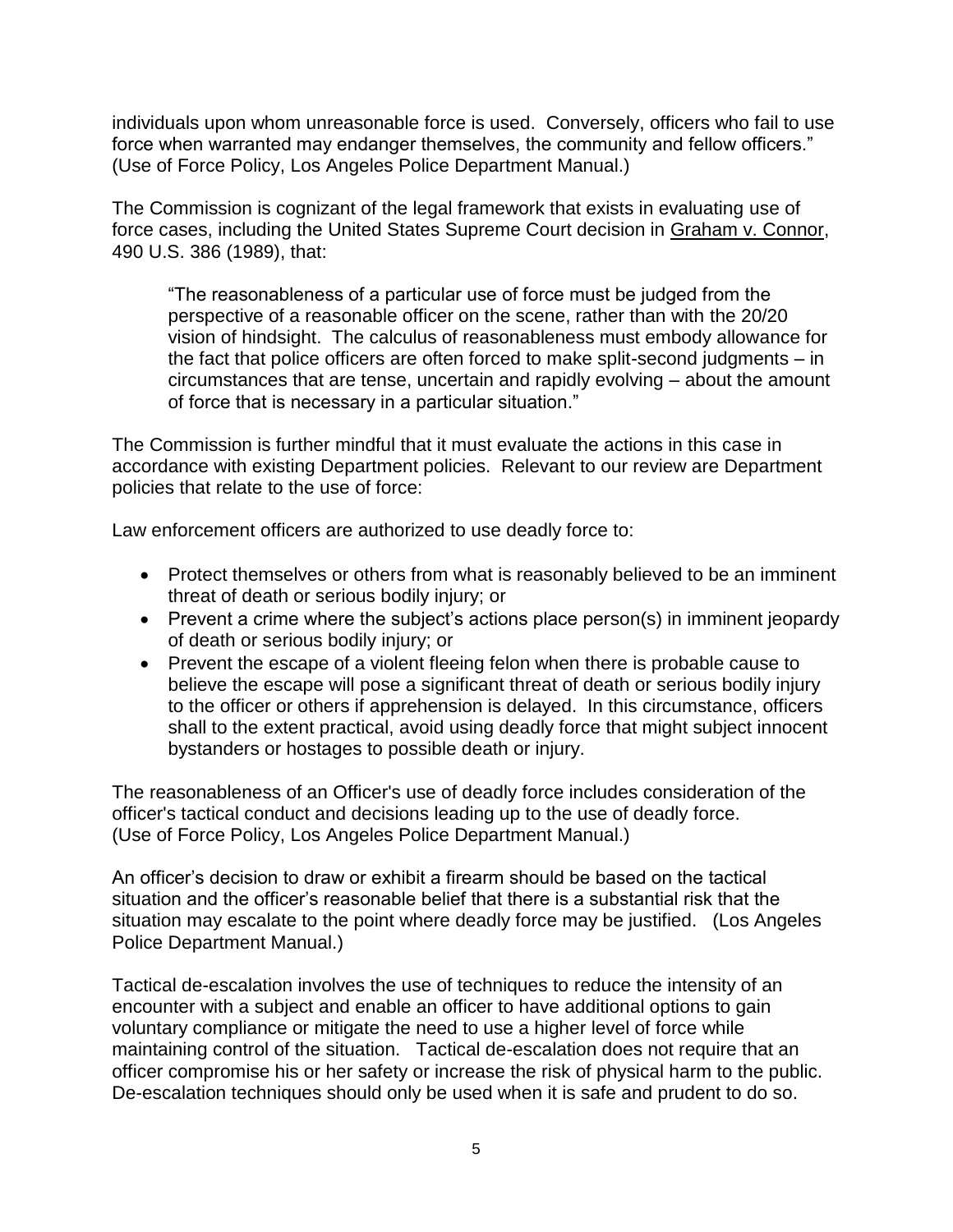(Tactical De-Escalation Techniques, October 2016.)

## **A. Tactics**

• During its review of this incident, the BOPC considered the following:

### **1. Handcuffing Procedures**

The investigation revealed that Officer B handcuffed the Subject's wrists with both palms facing the same direction, rather than palms together or back-toback.

## **2. Handcuffing an Arrestee**

The investigation revealed that Officer A un-handcuffed the Subject's left hand to re-position the Subject's wrist in the handcuff.

The above topics were to be discussed at the Tactical Debrief.

• The evaluation of tactics requires that consideration be given to the fact that officers are forced to make split-second decisions under very stressful and dynamic circumstances. Tactics are conceptual and intended to be flexible and incident specific, which requires that each incident be looked at objectively and the tactics be evaluated based on the totality of the circumstances.

Each tactical incident merits a comprehensive debriefing. In this case, there were identified areas where improvement could be made and a Tactical Debrief is the appropriate forum for the involved personnel to review and discuss the incident and individual actions that took place during this incident.

In conclusion, the BOPC found Officer A and B's tactics to warrant a Tactical Debrief.

# **B. Non-Lethal Use of Force**

• **Officer A –** (firm grips, physical force, bodyweight and takedown)

According to Officer A, as he released the ratchet of the Subject's left handcuff and began to turn the Subject's wrist around, the Subject pulled his left arm from behind his back up towards his left shoulder area. Fearing that the Subject would use the loose ratchet as a weapon against him, Officer A held on to the Subject's right wrist, while he attempted to pull the Subject's left arm back behind his back.

The Subject continued to resist and pull forward, which caused the Subject to bump his knees and thigh area up against the aluminum bench in front of them. As Officer A attempted to pull the Subject back, away from the bench, the Subject pulled to his